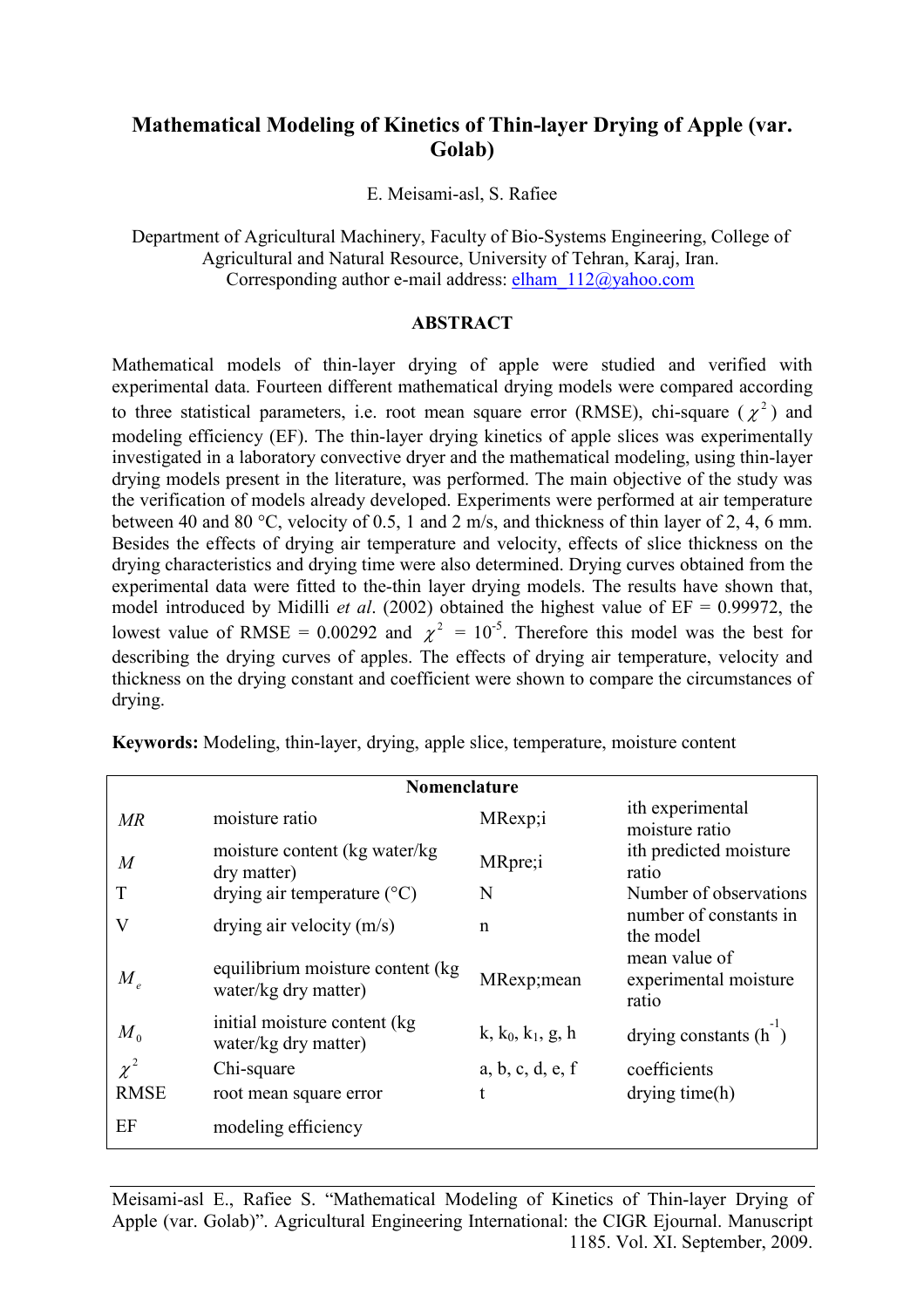## **1. INTRODUCTION**

Among fruits, apple is the most important one economically and industrially. It is consumed in different forms, such as fresh fruit, concentrated juice or thin dried slices. Apple was introduced in Iran many years ago. Iran, with more than 2 million tons production in a year, presently ranks to 6th among the apple producing countries of the world (ASB, 2005). Drying is a complex process involving heat and mass transfer phenomena and frequently used in food processing industry (Cohen and Yang, 1995). It is probably the main and the most expensive step after harvesting. It extends the product shelf life without addition of any chemical preservative and reduces both package size and transportation cost.

Fruits such as apple and vegetables like carrot are regarded as highly perishable food due to their high moisture content (Simal *et al.*, 1994). The fruits (such as apple) contain a high percentage of their fresh weight as water. Accordingly, they exhibit relatively high metabolic activity compared to other plant-derived foods such as seeds. This metabolic activity continues after harvesting, thus making most fruits highly perishable commodities (Atungulu *et al.*, 2004). Mathematical modeling and simulation of drying curves under different conditions is important to obtain better control of this unit operation and overall improvement of the quality of the final product. Models are often used to study the variables involved in the process, predict drying kinetics of the product and optimize the operating parameters and circumstances (Karathanos and Belessiotis, 1999).

Drying is one of the widely used methods of fruit and vegetable preservation. Thin-layer drying equations are used to estimate drying time of several products and also to generalize drying curves. Several investigators have proposed numerous mathematical models for thinlayer drying of many agricultural products.

For example, carrot (Aghabashlo *et al.*, 2008), apple (Wang *et al.*, 2006), rough rice (Cihan *et al.*, 2007), red chili (Kaleemullah and Kailappan, 2005), bitter orange leaves (Ait Mohamed *et al.*, 2005), organic apple (Sacilik and Elicin, 2005), prickly pear peel (Lahsasni *et al.*, 2004), eggplant (Ertekin and Yaldiz, 2004), plum (Doymaz, 2004), apricot (Togrul and Pehlivan, 2002; Togrul and Pehlivan, 2003), grape (Yaldiz *et al.*, 2001), green pepper, stuffed pepper, pumpkin, green bean and onion (Yaldiz and Ertekin, 2001).

The objective of this study was to determine the effect of drying air temperature on the drying characteristics and dehydration ratio for the apple drying process. In addition to this, choosing a suitable model for thin-layer drying of apple (Golab variety) and investigation of the effects of drying air temperature, velocity and thickness on the model coefficients describing drying characteristics of apple slices were investigated.

## **2. MATERIALS AND METHODS**

Apples, of 'Golab' variety that is Iranian variety, were selected from a local market. The initial moisture content of apples was obtained as 5.0-6.4 %(d.b.). The drying experiments were carried out using the laboratory dryer in the Department of Agricultural Machinery, Faculty of Bio-systems Engineering, University of Tehran, Iran. The dryer is capable of providing any desired drying air temperature in the range of 20 to 120 °C and velocity in the range of 0.1 to 3.0 m/s with high accuracy  $(\pm 0.01 \text{ m/s})$ . Figure 1 shows a schematic diagram of the dryer used for experimental work; it consisted of an electrical fan, an airflow control unit, heaters, drying chamber and instruments for various measurements (Yadollahinia, 2006). Table 1 shows measurement instruments including their rated accuracy. The airflow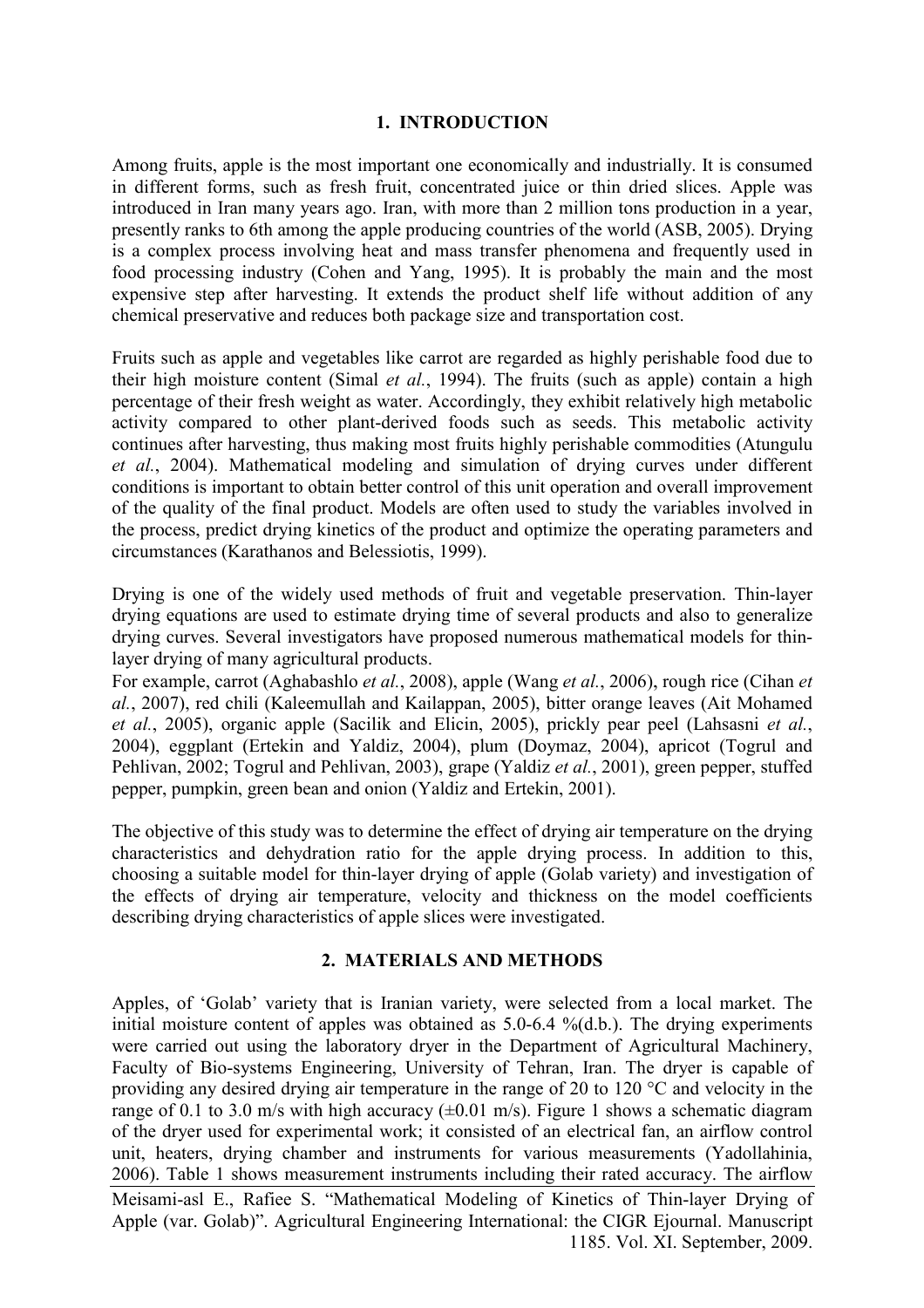control unit regulated the velocity of the drying air flowing through the 30 cm diameter drying chamber. Apples were washed, peeled and sliced in thicknesses of 2, 4 and 6 mm using a slicing machine. The uniform thickness of apples  $(\pm 0.01 \text{ mm})$  was prepared by adjusting the opening of the slicer with a vernier caliper having the least count of 0.01 mm. The product was spread as a thin layer on a screen. The desired drying air temperature (40, 50, 60, 70 and 80 ºC) was attained by electrical resistance heating elements and controlled by 50, 60, 70 and 80 °C) was attained by electrical resistance heating elements and controlled by the heating control unit. The air was forced by electrical fan to pass through the heating elements and after reaching the desired temperature (40 to 80  $^{\circ}$ C) passed through the drying chamber. The drying air temperature and velocity were measured directly in the drying chamber. The drying air temperature and velocity were measured directly in the drying chamber where drying air was getting out. Weighing of samples inside the drying chamber was carried out manually using an electronic balance with a capacity of  $0-3000$  g and accuracy of  $\pm 0.01$  g, and by connecting to the computer, the weighing program could save the was carried out manually using an electronic balance with a capacity of  $0-3000$  g and accuracy of  $\pm 0.01$  g, and by connecting to the computer, the weighing program could save the weight of samples at any time interval weight of samples at any time interval. The air velocity was measured using a hot wire digital anemometer with the accuracy of  $\pm 0.1$  m/s, and the temperature using a T-type thermocouple with the accuracy of  $\pm 1$  °C.

Thin layers of apples (thickness of 2, 4 and 6 mm) were dried using drying air temperatures Thin layers of apples (thickness of 2, 4 and 6 mm) were dried using drying air temperatures from 40 to 80 °C at 10 °C interval and drying air velocity was 0.5, 1 and 2 m/s (Ertekin, 2002). Moisture content determination was done by drying the samples at 105 °C until the 2002). Moisture content determination was done weight became constant (Yagcioglu *et al.*, 1999).

| Table 1. Specifications of measurement instruments including their rated accuracy |            |                   |               |  |  |  |  |  |
|-----------------------------------------------------------------------------------|------------|-------------------|---------------|--|--|--|--|--|
| Instrument                                                                        | Model      | Accuracy          | Company       |  |  |  |  |  |
| Digital balance                                                                   | GF3000     | $g\pm 0.02$       | $A&D$ , Japan |  |  |  |  |  |
| T-sensor                                                                          | LM35       | $\pm 1^{\circ}$ C | NSC, USA      |  |  |  |  |  |
| RH-sensor                                                                         | Capacitive | $\pm 3\%$         | PHILIPS, UK   |  |  |  |  |  |
| V-sensor                                                                          | $405 - V1$ | $\pm 3\%$         | TESTO, UK     |  |  |  |  |  |



Figure 1. Schematic diagram of the drying system for measurement of the thin-layer parameters of apple slices. 1. PC; 2. microcontroller; 3. digital balance; 4. fan; 5. heating elements; 6. duct and tunnel; 7. trays; 8. temperature sensor; 9. relative humidity sensor. Figure 1. Schematic diagram of the drying system for measurement of the thin-layer parameters of apple slices. 1. PC; 2. microcontroller; 3. digital balance; 4. fan; 5. heating elements; 6. duct and tunnel; 7. trays; 8. te

Drying curves were fitted to the experimental data using fourteen different moisture ratio equations (table 2). However, the moisture ratio (MR) was simplified to  $M/M_0$  instead of the  $(M - M_e)/(M_o - M_e)$  (Doymaz, 2007; Goyal *et al.*, 2007; Menges and Ertekin, 2006).

Meisami-asl E., Rafiee S. "Mathematical Modeling of Kinetics of Thin-layer Drying of Apple (var. Golab)". Agricultural Engineering International: the CIGR Ejournal. Manuscript 1185. Vol. XI. September, 2009. 1185. Vol. XI. September, 2009.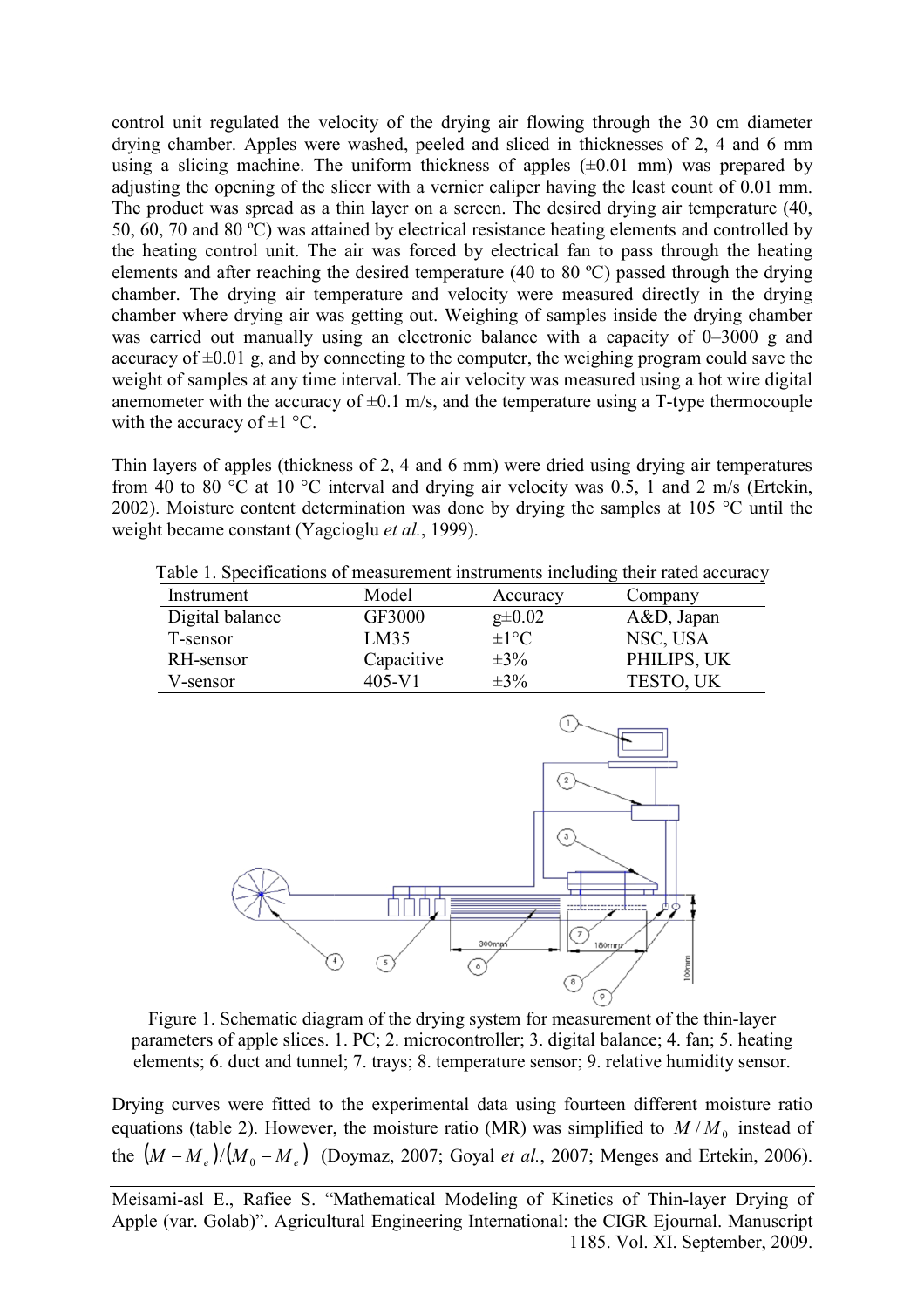In mathematical modeling, the thin layer drying equations in table 2 were tested to select the best model for describing the drying curve of the apple slices.

| Model no. | Model name                      | Model                                        | References                     |
|-----------|---------------------------------|----------------------------------------------|--------------------------------|
| 1         | Newton                          | $MR = \exp(-kt)$                             | (Westerman et al., 1973)       |
| 2         | Page                            | $MR = \exp(-kt^n)$                           | (Page, 1949)                   |
| 3         | Modified page                   | $MR = \exp \left[-\left(kt\right)^n\right]$  | (Yaldiz <i>et al.</i> , 2001)  |
| 4         | Henderson and Pabis             | $MR = a \exp(-kt)$                           | (Yagcioglu et al., 1999)       |
| 5         | Logarithmic                     | $MR = a \exp(-kt) + c$                       | (Yaldiz and Ertekin, 2001)     |
| 6         | Two term                        | $MR = a \exp(-k_0 t) + b \exp(-k_1 t)$       | (Rahman <i>et al.</i> , 1998)  |
| 7         | Two term exponential            | $MR = a \exp(-kt) + (1 - a) \exp(-kat)$      | (Yaldiz <i>et al.</i> , 2001)  |
| 8         | Wang and Singh                  | $MR = M_0 + at + bt^2$                       | (Ozdemir and Devres, 1999)     |
| 9         | Approximation of<br>diffusion   | $MR = a \exp(-kt) + (1 - a) \exp(-kbt)$      | (Yaldiz and Ertekin, 2001)     |
| 10        | Verma et al.                    | $MR = a \exp(-kt) + (1 - a) \exp(-gt)$       | (Verma et al., 1985)           |
| 11        | Modified Henderson and<br>Pabis | $MR = a \exp(kt) + b \exp(-gt) + c \exp(ht)$ | (Karathanos, 1999)             |
| 12        | Aghabashlo model                | $MR = \exp(-\frac{k_1 t}{1 + k_1 t})$        | (Aghabashlo et al., 2008)      |
| 13        | Weibull                         | $MR = \exp(-(t/a)^b)$                        | (Corzo et al., 2008)           |
| 14        | Midilli et al.                  | $MR = a \exp(-kt^n) + bt$                    | (Midilli <i>et al.</i> , 2002) |

Table 2. Mathematical models applied to drying curves

The reduced chi-square ( $\chi^2$ ), root mean square error (RMSE) and increased modeling efficiency (EF) were used as the primary criteria to select the best equation to account for variation in the drying curves of the dried samples (Goyal *et al.*, 2007; Menges and Ertekin, 2006; Yaldiz, 2001). Reduced chi-square is the mean square of the deviations between the experimental and calculated values for the models and was used to determine the goodness of fit. RMSE gives the deviation between predicted and experimental values. The EF also gives the ability of the model to predict the drying behavior of the product and its highest value is one. These statistical values can be calculated as follows:

$$
\chi^2 = \frac{\sum_{i=1}^{n} (MR_{\exp,i} - MR_{pre,i})^2}{N - n}
$$
 (1)

$$
RMSE = \left[\frac{1}{N} \sum_{I=1}^{n} (MR_{pre,i} - MR_{exp,i})\right]^{1/2}
$$
 (2)

$$
EF = \frac{\sum_{i=1}^{N} (MR_{i, \exp} - MR_{i, \exp_{mean}})^2 - \sum_{i=1}^{N} (MR_{i, pre} - MR_{i, \exp})^2}{\sum_{i=1}^{N} (MR_{i, \exp} - MR_{i, \exp_{mean}})^2}
$$
(3)

Where  $MR_{exp,i}$  is the ith experimental moisture ratio,  $MR_{pre,i}$  is the ith predicted moisture ratio, N is the number of observations, n is the number of constants in drying model and MRexp,mean is the mean value of experimental moisture ratio (Sacilik and Elicin, 2005). The drying rate (DR) was expressed as the amount of the evaporated moisture over time. The drying rates of apple slices were calculated by using Eq. 4: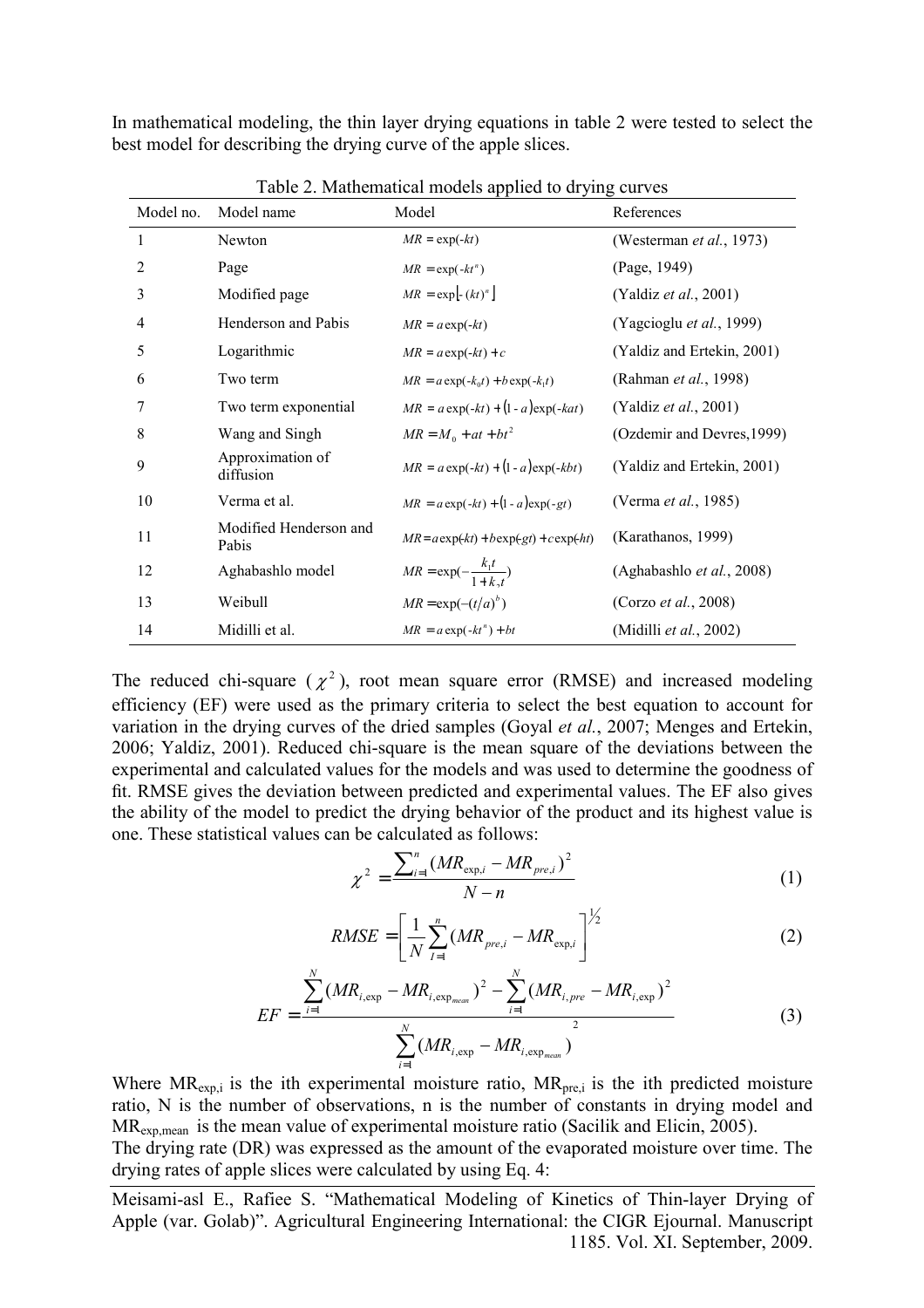$$
DR = \frac{M_{t+dt} - M_t}{dt} \tag{4}
$$

Where,  $M_t$  and  $M_{t+dt}$  are the moisture ratio at t and moisture ratio at t+dt, respectively; t is drying time (min).

#### **3. RESULTS AND DISCUSSION**

The effect of drying air temperature on drying time showed, that increase in drying air temperature resulted in decrease in drying time (figure 2). To reach the safe final moisture content (near zero), for example with a drying air velocity of 0.5 m/s for thickness of 2 mm, the drying time was 75 min at a drying air temperature of 80 °C which increased to 300 min at 40 °C.

The drying rate reached its maximum values at higher drying air temperatures. Drying rate decreased continuously with decreasing moisture content or increasing drying time (figure 3). The moisture removing to inside the apple slices with increasing drying air temperatures, and because of this, the drying rate clearly decrease.

All the drying processes occurred in falling rate drying period, starting from the initial moisture content and reaching to the final moisture content (figure 3). Similar results have been reported for different crops by researchers (Akpinar, 2006; Akanbi *et al.*, 2006). As are indicated in these curves, there is no constant rate drying period in the drying of apple slices. The most effective force governing the moisture movement was diffusion.

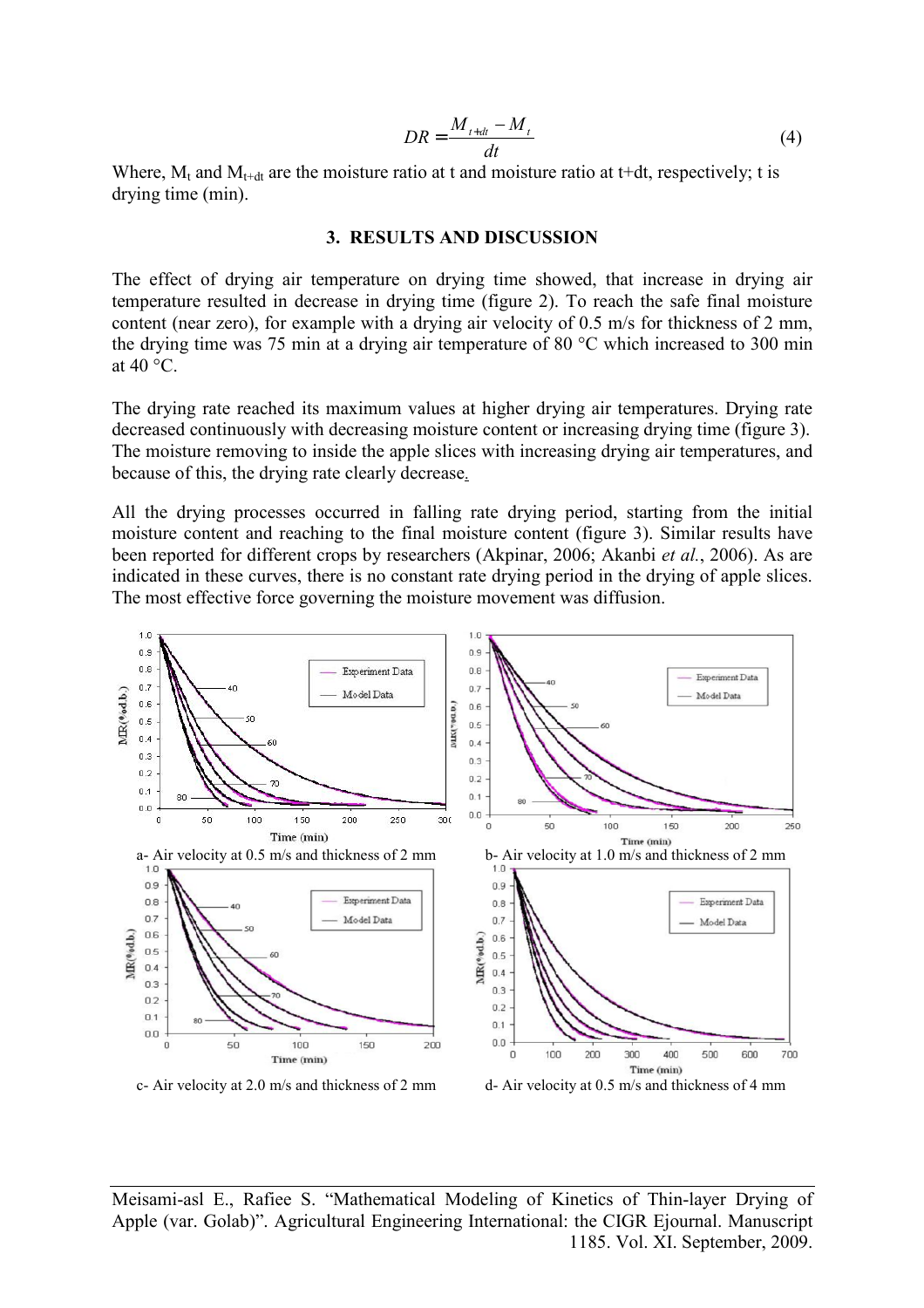



i- Air velocity at 2.0 m/s and thickness of 6 mm Figure 2. Effect of drying air temperature on drying time for Midilli *et al.* model.



Figure 3. Drying rate changes with drying time for 2 mm thickness and 0.5 m/s velocity

Meisami-asl E., Rafiee S. "Mathematical Modeling of Kinetics of Thin-layer Drying of Apple (var. Golab)". Agricultural Engineering International: the CIGR Ejournal. Manuscript 1185. Vol. XI. September, 2009.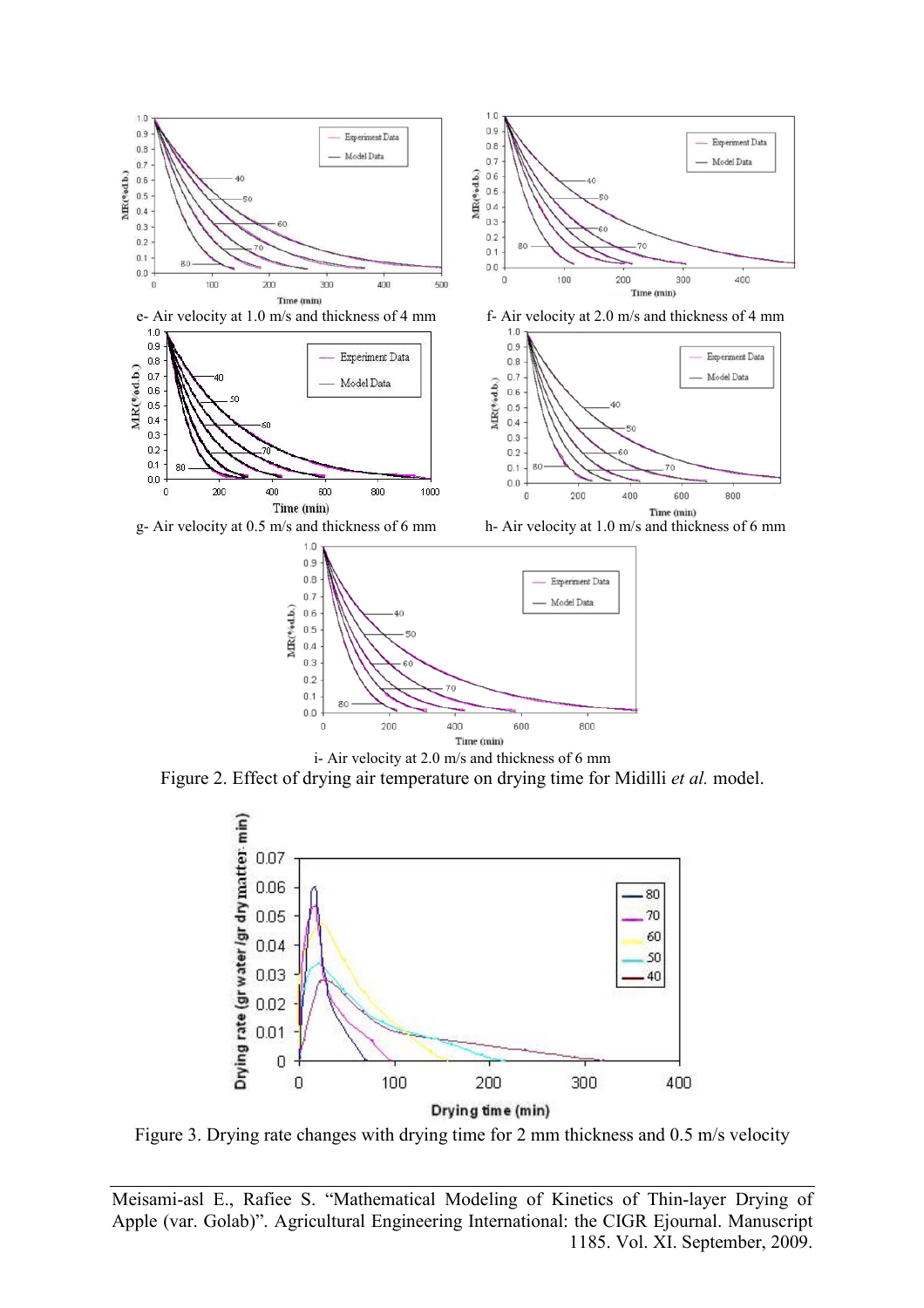According to the results of RMSE and chi-square values of all the thin-layer drying models for all drying conditions, the Midilli *et al.* model gave the lowest values while the EF showed the highest amount and thus it was chosen to represent the thin-layer drying of apple slices (table 3). The RMSE varied between 0.00292 and 0.03074 for all examined models, while the value varied between 0.000047 and 0.007724 for Midilli *et al.* model according to the different experimental conditions.

Table 3 showed that Midilli *et al.* model, in drying condition of 2 m/s air velocity, gave the lowest value of RMSE (0.00292) and chi-square  $(1.350\times10^{-5})$  and gave the highest value of EF (0.99972), among other drying air velocities. The drying constants (k) and (b) and coefficients (a) and (n), also statistical parameters RMSE, chi-square and EF for Midilli *et al.* model are shown in table 4.

| Model                         |             | $V=0.5$ m/s            |         | Tot unforcine inough for apple shees<br>$V=1$ m/s |                        |         | $V=2$ m/s   |                        |         |
|-------------------------------|-------------|------------------------|---------|---------------------------------------------------|------------------------|---------|-------------|------------------------|---------|
|                               |             |                        |         |                                                   |                        |         |             |                        |         |
|                               | <b>RMSE</b> | $\chi^2$               | EF      | <b>RMSE</b>                                       | $\chi^2$               | EF      | <b>RMSE</b> | $\chi^2$               | EF      |
| Newton                        | 0.02514     | $8.081\times10^{-4}$   | 0.99025 | 0.02271                                           | $6.372\times10^{-4}$   | 0.99218 | 0.01990     | $4.670\times10^{-4}$   | 0.99395 |
| Page                          | 0.00850     | $7.855 \times 10^{-5}$ | 0.99899 | 0.00839                                           | $7.328 \times 10^{-5}$ | 0.99905 | 0.00824     | $7.185 \times 10^{-5}$ | 0.99902 |
| Modified page                 | 0.00850     | $7.840\times10^{-5}$   | 0.99899 | 0.00839                                           | $7.332\times10^{-5}$   | 0.99905 | 0.00824     | $7.185 \times 10^{-5}$ | 0.99902 |
| Henderson and<br>Pabis        | 0.01959     | $4.701 \times 10^{-4}$ | 0.99429 | 0.01740                                           | $3.671 \times 10^{-4}$ | 0.99539 | 0.01532     | $1.881 \times 10^{-2}$ | 0.99642 |
| Logarithmic                   | 0.01069     | $1.450\times10^{-4}$   | 0.99819 | 0.00988                                           | $1.210 \times 10^{-4}$ | 0.99849 | 0.00658     | $4.967\times10^{-5}$   | 0.99933 |
| Two term                      | 0.01696     | $4.211 \times 10^{-4}$ | 0.99505 | 0.01564                                           | $3.200 \times 10^{-4}$ | 0.99612 | 0.01323     | $2.280 \times 10^{-4}$ | 0.99705 |
| Two term<br>exponential       | 0.02518     | $8.100\times10^{-4}$   | 0.99023 | 0.02274                                           | $6.320\times10^{-4}$   | 0.99216 | 0.01965     | $4.631 \times 10^{-4}$ | 0.99402 |
| Wang and<br>Singh             | 0.03074     | $1.253 \times 10^{-3}$ | 0.98324 | 0.02978                                           | $1.109\times10^{-3}$   | 0.98472 | 0.02616     | $8.780\times10^{-4}$   | 0.98707 |
| Approximation<br>of diffusion | 0.00789     | $7.293\times10^{-5}$   | 0.99908 | 0.00722                                           | $6.215 \times 10^{-5}$ | 0.99921 | 0.00881     | $1.360\times10^{-4}$   | 0.99827 |
| Verma et al.                  | 0.01763     | $4.510\times10^{-4}$   | 0.99454 | 0.01172                                           | $1.710 \times 10^{-4}$ | 0.99785 | 0.01154     | $1.600 \times 10^{-4}$ | 0.99785 |
| Modified                      |             |                        |         |                                                   |                        |         |             |                        |         |
| Henderson and                 | 0.01568     | $3.310\times10^{-4}$   | 0.99601 | 0.01434                                           | $2.610 \times 10^{-4}$ | 0.99679 | 0.01066     | $1.540\times10^{-4}$   | 0.99798 |
| Pabis                         |             |                        |         |                                                   |                        |         |             |                        |         |
| Aghabashlo<br>model           | 0.01383     | $5.968 \times 10^{-4}$ | 0.99257 | 0.00594                                           | $4.180\times10^{-5}$   | 0.99945 | 0.00855     | $1.790\times10^{-4}$   | 0.99758 |
| Weibull                       | 0.00850     | $7.839\times10^{-5}$   | 0.9989  | 0.00838                                           | $8.003\times10^{-5}$   | 0.99906 | 0.00824     | $7.190\times10^{-5}$   | 0.99902 |
| Midilli et al.                | 0.00531     | $3.017\times10^{-5}$   | 0.99962 | 0.00582                                           | $3.580\times10^{-5}$   | 0.99954 | 0.00292     | $1.350\times10^{-5}$   | 0.99972 |

Table 3. Average values of the statistical parameters of drying for different models for apple slices

It is clear, that RMSE and chi-square values were very low and varied between 0.000047 and 0.007724, and 0.000000002 and 0.000062711, respectively. So from all conditions the state of 4 mm thickness, 2 m/s air velocity and drying air temperature of 40 ºC, gave the lowest value of RMSE and chi-square. Modeling efficiency (EF) also ranged from 0.999201 to 0.999917, so from all conditions the state of 2 mm thickness, 2 m/s air velocity and drying air temperature of 50 ºC gave the highest value of EF. This model represented the experimental values satisfactorily.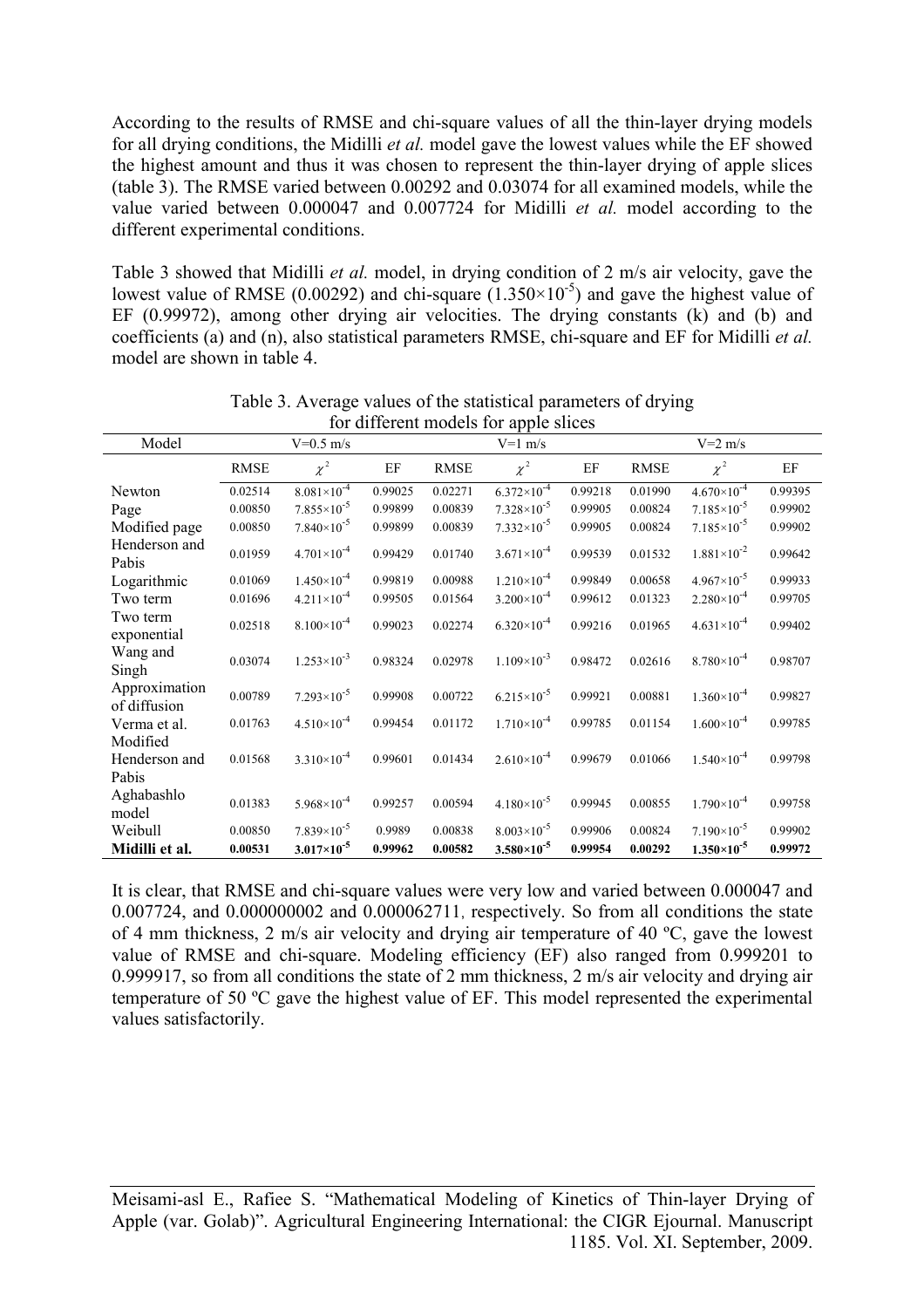| Temp                 | $\mathbf V$    | Thick                         |          | $k(h^{-1})$ |             | $b(h^{-1})$ | <b>RMSE</b> | $\rm EF$ |                        |
|----------------------|----------------|-------------------------------|----------|-------------|-------------|-------------|-------------|----------|------------------------|
| $(^{\circ}C)$        | (m/s)          | (mm)                          | $\rm{a}$ |             | $\mathbf n$ |             |             |          | $\chi^2$               |
| 0.5<br>40<br>$\,1\,$ |                | $\overline{2}$                | 0.981409 | 0.005752    | 1.137005    | $-0.000009$ | 0.003351    | 0.999841 | $1.125 \times 10^{-5}$ |
|                      |                | $\overline{4}$                | 0.986153 | 0.004651    | 1.043105    | 0.000000    | 0.003955    | 0.999763 | $1.564\times10^{-5}$   |
|                      |                | $\boldsymbol{6}$              | 0.977963 | 0.002967    | 1.033864    | $-0.000022$ | 0.005388    | 0.999577 | $2.900\times10^{-5}$   |
|                      |                | $\overline{c}$                | 0.975720 | 0.005866    | 1.165685    | $-0.000002$ | 0.005775    | 0.999547 | $3.339\times10^{-5}$   |
|                      |                | $\overline{\mathcal{L}}$      | 0.978295 | 0.004396    | 1.070790    | 0.000015    | 0.006184    | 0.999456 | $3.826 \times 10^{-5}$ |
|                      |                | $\sqrt{6}$                    | 0.985893 | 0.003039    | 1.003515    | $-0.000009$ | 0.004647    | 0.99967  | $2.160\times10^{-5}$   |
|                      |                | $\overline{c}$                | 0.984666 | 0.007448    | 1.150785    | 0.000041    | 0.006031    | 0.999497 | $3.640\times10^{-5}$   |
|                      | $\overline{c}$ | $\overline{4}$                | 0.993037 | 0.007078    | 0.958842    | $-0.000081$ | 0.000047    | 0.999790 | $2.288\times10^{-9}$   |
|                      |                | $\sqrt{6}$                    | 0.994124 | 0.006249    | 0.915147    | $-0.000021$ | 0.005301    | 0.999540 | $2.810\times10^{-5}$   |
|                      |                | $\overline{c}$                | 0.971079 | 0.008159    | 1.217684    | 0.000063    | 0.005740    | 0.999530 | $3.300\times10^{-5}$   |
|                      | 0.5            | $\overline{4}$                | 0.981287 | 0.004761    | 1.126114    | 0.000000    | 0.005605    | 0.999569 | $3.145 \times 10^{-5}$ |
|                      |                | 6                             | 0.998966 | 0.006679    | 0.950992    | $-0.000078$ | 0.004100    | 0.999755 | $1.680\times10^{-5}$   |
|                      |                | $\overline{c}$                | 0.982535 | 0.006629    | 1.212711    | $-0.000018$ | 0.005351    | 0.999637 | $2.867\times10^{-5}$   |
| 50                   | $\,1\,$        | $\overline{\mathcal{L}}$      | 0.979208 | 0.004044    | 1.137975    | 0.000001    | 0.007912    | 0.99920  | $6.267\times10^{-5}$   |
|                      |                | $\sqrt{6}$                    | 0.994668 | 0.005142    | 0.997791    | $-0.000028$ | 0.004787    | 0.999662 | $2.290\times10^{-5}$   |
|                      |                | $\overline{c}$                | 1.009834 | 0.016955    | 1.050446    | $-0.000222$ | 0.002502    | 0.999917 | $6.280\times10^{-6}$   |
|                      | $\overline{2}$ | $\overline{\mathcal{L}}$      | 0.991306 | 0.008164    | 1.037219    | $-0.000079$ | 0.000083    | 0.999641 | $6.973\times10^{-9}$   |
|                      |                | $\sqrt{6}$                    | 0.996370 | 0.006808    | 0.973283    | $-0.000044$ | 0.004748    | 0.999664 | $2.260\times10^{-5}$   |
|                      |                | $\overline{c}$                | 0.966514 | 0.006854    | 1.336740    | 0.000109    | 0.007673    | 0.999247 | $5.900\times10^{-5}$   |
|                      | 0.5            | $\overline{\mathcal{L}}$      | 0.987042 | 0.005783    | 1.150246    | 0.000000    | 0.004305    | 0.999751 | $1.855 \times 10^{-5}$ |
|                      |                | $\boldsymbol{6}$              | 0.996025 | 0.006957    | 1.002518    | $-0.000083$ | 0.003122    | 0.999862 | $9.757\times10^{-6}$   |
|                      |                | $\overline{c}$                | 0.975885 | 0.007253    | 1.287832    | 0.000111    | 0.007293    | 0.999283 | $5.328 \times 10^{-5}$ |
| 60                   | $\mathbf{1}$   | $\overline{4}$                | 0.990349 | 0.00687     | 1.097581    | $-0.000063$ | 0.005378    | 0.999617 | $2.896 \times 10^{-5}$ |
|                      |                | $\sqrt{6}$                    | 0.993441 | 0.005552    | 1.046675    | $-0.000067$ | 0.004734    | 0.999693 | $2.240\times10^{-5}$   |
|                      |                | $\overline{c}$                | 0.994560 | 0.013282    | 1.167777    | $-0.000354$ | 0.002782    | 0.999905 | $7.771\times10^{-6}$   |
|                      | $\overline{c}$ | $\overline{\mathcal{L}}$      | 1.004158 | 0.009893    | 1.048527    | $-0.000198$ | 0.000068    | 0.999840 | $4.678\times10^{-9}$   |
|                      |                | 6                             | 0.994055 | 0.007710    | 1.013391    | $-0.000032$ | 0.003771    | 0.999791 | $1.420\times10^{-5}$   |
|                      |                | $\overline{c}$                | 0.980264 | 0.012573    | 1.255762    | $-0.000106$ | 0.005578    | 0.999626 | $3.120\times10^{-5}$   |
|                      | 0.5            | $\overline{\mathcal{L}}$      | 0.973446 | 0.003984    | 1.280025    | 0.000000    | 0.007063    | 0.999395 | $4.997\times10^{-5}$   |
|                      |                | $\boldsymbol{6}$              | 0.991111 | 0.004757    | 1.154594    | $-0.000060$ | 0.004187    | 0.999778 | $1.755\times10^{-5}$   |
|                      |                | $\overline{c}$                | 0.985945 | 0.011776    | 1.275746    | $-0.000198$ | 0.003999    | 0.999814 | $1.605\times10^{-5}$   |
| 70                   | $\mathbf{1}$   | $\overline{4}$                | 0.976638 | 0.005268    | 1.224081    | $-0.000009$ | 0.007724    | 0.999341 | $5.976 \times 10^{-5}$ |
|                      |                | $\sqrt{6}$                    | 0.993155 | 0.005676    | 1.095576    | $-0.000084$ | 0.003736    | 0.999817 | $1.400\times10^{-5}$   |
|                      |                | $\overline{c}$                | 0.990608 | 0.020905    | 1.172071    | $-0.000079$ | 0.002849    | 0.999897 | $8.150\times10^{-6}$   |
|                      | $\overline{c}$ | $\overline{\mathcal{L}}$      | 0.987013 | 0.007052    | 1.193110    | 0.000019    | 0.000109    | 0.999623 | $1.211 \times 10^{-8}$ |
|                      |                | 6                             | 0.990987 | 0.006467    | 1.092407    | $-0.000070$ | 0.005843    | 0.999546 | $3.420\times10^{-5}$   |
|                      |                | $\overline{c}$                | 0.993264 | 0.011251    | 1.301372    | $-0.000708$ | 0.006361    | 0.999554 | $4.066\times10^{-5}$   |
|                      | 0.5            | $\overline{\mathcal{L}}$      | 0.981582 | 0.005205    | 1.279897    | $-0.000166$ | 0.005819    | 0.999608 | $3.394\times10^{-5}$   |
|                      |                | $\sqrt{6}$                    | 0.971848 | 0.003696    | 1.277096    | 0.000003    | 0.007395    | 0.999356 | $5.475\times10^{-5}$   |
|                      |                | $\overline{c}$                | 0.975321 | 0.010417    |             | $-0.000230$ |             | 0.999322 | $5.990\times10^{-5}$   |
|                      | $\mathbf{1}$   |                               |          |             | 1.327375    |             | 0.007724    |          | $2.380\times10^{-5}$   |
| 80                   |                | $\overline{\mathcal{L}}$      | 0.993481 | 0.011032    | 1.147379    | $-0.000123$ | 0.004873    | 0.999697 |                        |
|                      |                | $\sqrt{6}$                    | 1.003355 | 0.009115    | 1.072081    | $-0.000083$ | 0.007163    | 0.999319 | $5.140\times10^{-5}$   |
|                      |                | $\overline{c}$                | 1.000955 | 0.025247    | 1.135096    | $-0.00092$  | 0.004574    | 0.999744 | $2.100\times10^{-5}$   |
|                      | $\overline{2}$ | $\overline{\mathbf{4}}$       | 0.991068 | 0.014776    | 1.102151    | $-0.00034$  | 0.000123    | 0.999724 | $1.515\times10^{-8}$   |
|                      |                | 6                             | 0.990221 | 0.009626    | 1.071738    | $-0.00013$  | 0.004927    | 0.999674 | $2.430\times10^{-5}$   |
| $\boldsymbol{M}$     |                | $\sqrt{2}$<br>$\cdot$ $\cdot$ |          |             |             |             |             |          |                        |

Table 4. Statistical results of Midilli *et al.* model and its constants and coefficients at different drying conditions

#### $a \exp(-kt^n) + bt$ *M*  $\frac{M}{\sigma} = a \exp(-kt^n) +$

## **4. CONCLUSIONS**

Drying time decreased with increasing drying air temperature. The highest dehydration ratio was obtained at a drying air temperature of 80 °C. Results of thin layer modeling showed that, the Midilli *et al.* model could be used to explain moisture transfer in apple and gave the lowest value of RMSE and chi-square, and gave the highest value of EF. This model can be

Meisami-asl E., Rafiee S. "Mathematical Modeling of Kinetics of Thin-layer Drying of Apple (var. Golab)". Agricultural Engineering International: the CIGR Ejournal. Manuscript 1185. Vol. XI. September, 2009.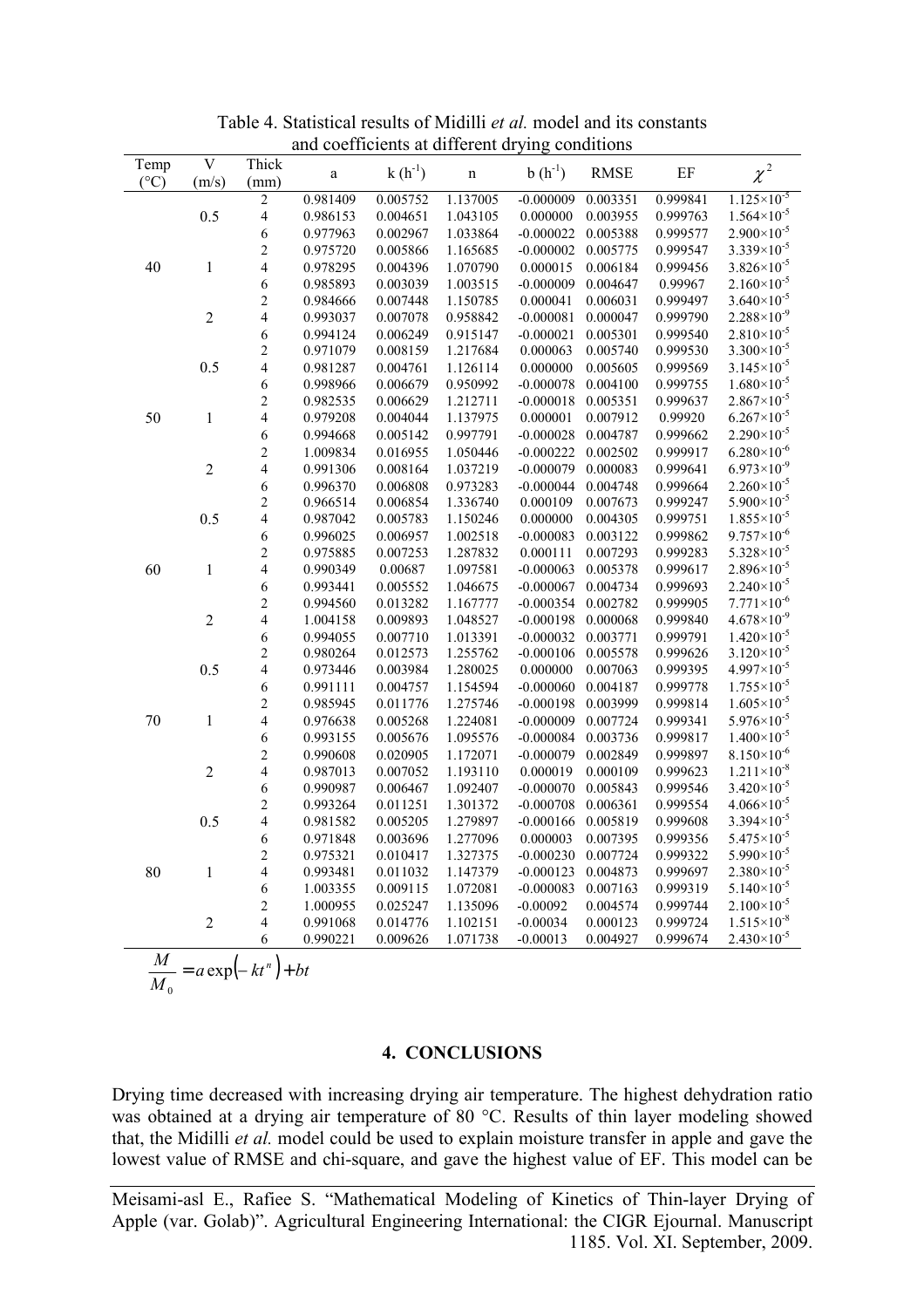used between drying air temperatures between 40 and 80 °C, velocities of 0.5, 1, 2 m/s and thickness of 2, 4, 6 mm.

#### **5. ACKNOWLEDGMENT**

This research was supported by Faculty of Biosystems Engineering, University of Tehran, Karaj, Iran.

### **6. REFERENCES**

- Aghabashlo, M., M.H. Kianmehr and S. Khani. 2008. Mathematical modeling of carrot thinlayer drying using new model. *Energy Conversion and Management*, 49, 201-212.
- Agricultural Statistical Bulletin (ASB). 2005. Crop year 2004-2005. Ministry of Jihad-Agriculture of Iran.
- Ait Mohamed, L., M. Kouhila, A. Jamali, S. Lahsasni, N. Kechaou and M. Mahrouz. 2005. Single layer solar drying behaviour of Citrus aurantium leaves under forced convection. *Energy Conversion and Management*, 46, 1473-1483.
- Akanbi, C.T., R.S. Adeyemi and A. Ojo. 2006. Drying characteristics and sorption isotherm of tomato slices. *Journal of Food Engineering*, 73, 157–163.
- Akpinar, E. K. 2006. Determination of suitable thin layer drying curve model for some vegetables and fruits. *Journal of Food Engineering*, 73, 75–84.
- Atungulu, G., Y. Nishiyama and S. Koide. 2004. Electrode configuration and polarity effects on physiochemical properties of electric field treated apples post harvest. *Biosystems Engineering,* 87(3), 313–323.
- Cihan, A., K. Kahveci and O. Hacıhafızoglu. 2007. Modelling of intermittent drying of thin layer rough rice. *Journal of Food Engineering*, 79, 293–298.
- Cohen, J.S. and T.C.S. Yang. 1995. Progress in food dehydration. *Trends in Food Science and Technology,* 6, 20–25.
- Corzo, O., N. Bracho, A. Pereira and A. Vasquez. 2008. Weibull distribution for modeling air drying of coroba slices. *Journal of Food Science and Technology,* 41, 2023-2028.
- Doymaz, I. 2004. Convective air drying characteristics of thin layer carrots. *Journal of Food Engineering*, 61, 359–364.
- Doymaz, I. 2007. Influence of pretreatment solution on the drying of sour cherry. *Journal of Food Engineering*, 78, 591–596.
- Ertekin, C. and O. Yaldiz. 2004. Drying of eggplant and selection of a suitable thin layer drying model*. Journal of Food Engineering*, 63, 349–359.
- Goyal, R.K., A.R.P. Kingsly, M.R. Mannikantan and S.M. Ilyas. 2007. Mathematical modeling of thin layer drying kinetics of plum in a tunnel dryer. *Journal of Food Engineering*, 79, 176–180.
- Kaleemullah, S. and R. Kailappan. 2005. Modelling of thin-layer drying kinetics of red chillies. *Journal of Food Engineering*, 76, 531–537.
- Karathanos, V.T. 1999. Determination of water content of dried fruits by drying kinetics. *Journal of Food Engineering,* 39, 337-344.
- Karathanos, V.T. and V.G. Belessiotis. 1999. Application of a thin layer equation to drying data fresh and semi-dried fruits. *Journal of Agricultural Engineering Research*, 74, 355-361.
- Lahsasni, S., M. Kouhila, M. Mahrouz, A. Idlimam and A. Jamali. 2004. Thin layer convective solar drying and mathematical modeling of prickly pear peel (Opuntia .cus indica). *Energy Research*, 29, 211-224.
- Menges, H.O. and C. Ertekin. 2006. Thin layer drying model for treated and untreated